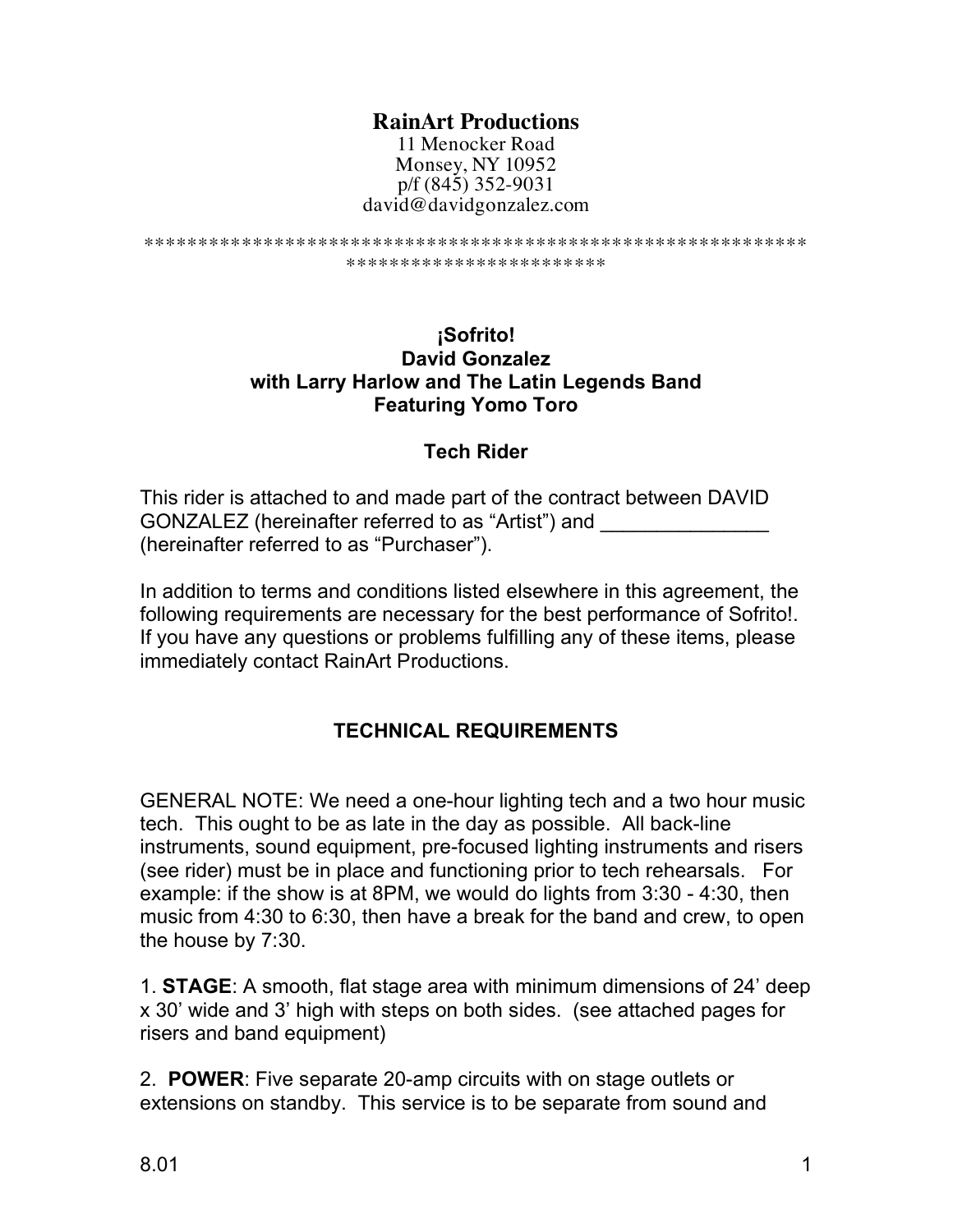lights. Adequate power should be supplied separately for sound and lights, and must be installed and overseen by a qualified electrician.

3. **SOUND**: A complete professional quality sound system is to be supplied with enough amplifier power to adequately cover the audience area.

a. Main mixing console with a minimum of thirty-two (32) fully operable channels with separate equalization on each channel. System shall also have a minimum complement of outboard effects (i.e., limiter, compressor, graphic eq, reverb, echo, etc...)

b. band requirements:

Drum Kit\*

Pearl Masters Series - (Maple Shells) or comparable Mounted Toms 10x10 10x12 Floor Tom toms with legs 14x14 16x16 Snare drum 61/2 x 14 (wood or metal) Bass drum 16x22 Boom cymbal stands x4 hi-hat stand with revolving base P202 TW power shifter double bass drum pedal P101 P single bass drum pedal 1 snare drum stand 2 L.P. Timbales w/ center post and tilting stand wind chimes with stand 1 percussion table

Sabian Cymbals 22" H.H. ride 18" H.H. Crash/ride 16" H.H. Crash 18" H.H. China 13" H.H. fusion HiHats Drum Throne

Bass Amplifier\* 2 guitar Amplifiers 3 guitar stands Keyboard Amplifier\*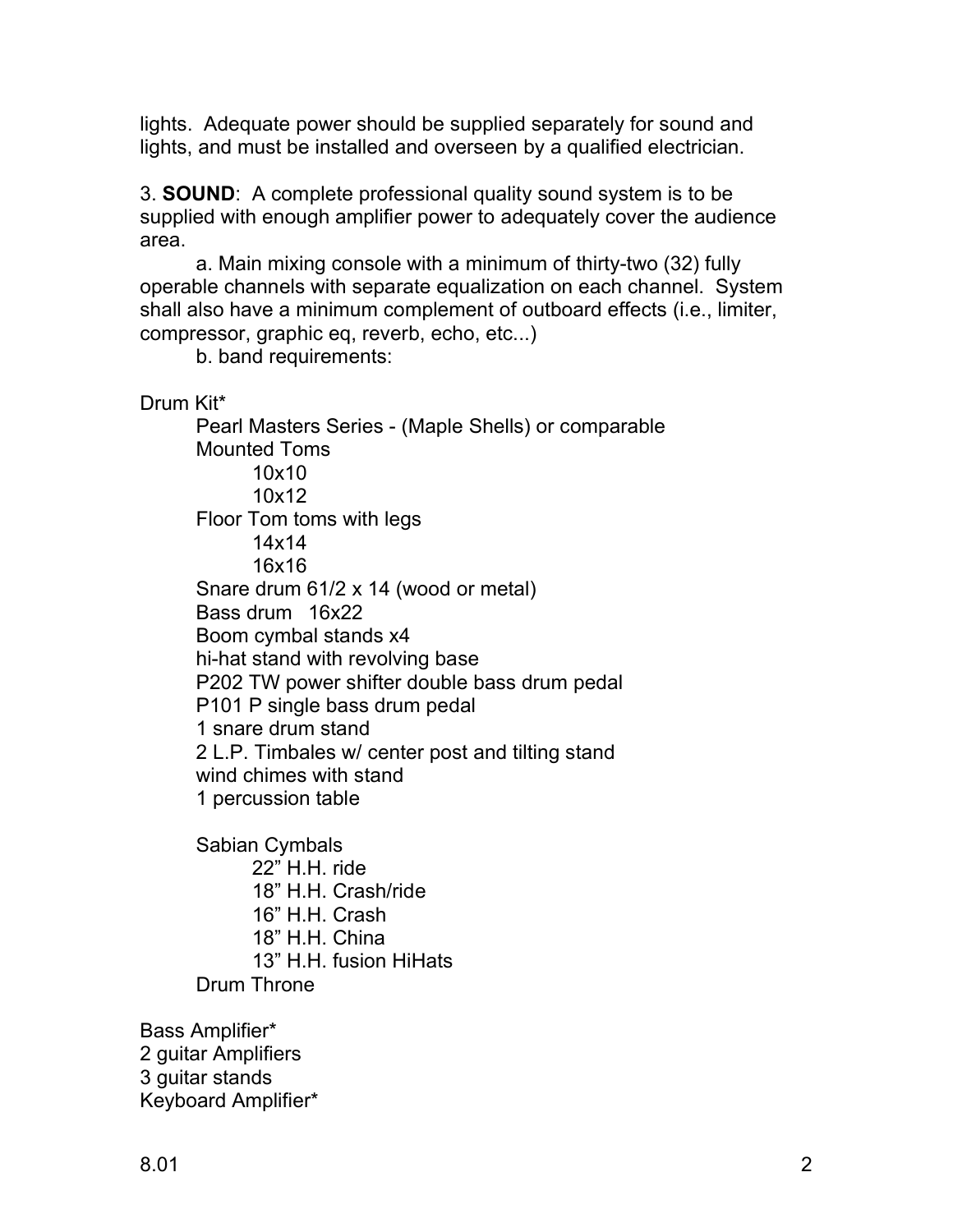An 88 key midi electric keyboard, either Roland 500, Yamaha or Korg SQ1, with drum stool and stand.\* Yamaha DX7 synthesizer\* Complete PA sound system and operator\* Lighting system and operator\* Wireless handheld microphone\* 3 eight-by-eight twelve inch risers with skirts 3 LP Congas and stands (x3) Percussion table Chimes and stand

Vocal mics for seven Mic for trumpet.

Three 8' X 8' twelve inch risers to accommodate piano, drums and percussion, see attached stage plan.

c. Purchaser must provide one high-quality wireless handheld microphone.

d. A minimum of nine (9) on-stage monitor speaker cabinets. Speakers should be professional quality, two-way speakers to reproduce full audio range. Ideally, these monitors will be operated from a separate monitor mix position at the side of the stage, but may be run from the main house system with the approval of Artist or Artist's Representative.

e. Separate monitor mixes are needed for Mr. Gonzalez and for each of the seven band members.

f. A minimum of two (2) loudspeakers with mid-range, horn and tweeters. Size depends on the venue.

g. Qualified and experienced operators and engineers to install, operate and remove the above equipment. The professional sound technician must be present during the entire performance to take cues.

4. **LIGHTING**: In a darkened theater, professional stage lighting in the following washes: hot pink, purple/blue, forest green, gold, red, and white. special effects and gobos: starry night sky, rainforest, countryside village, water effects. These are to be focused on the cyc (backdrop). This should be supplemented by a follow spot in full working order and adequate for the size of the hall. Specials shall be focused on each of the seven musicians. The main lighting console and spot shall be staffed with fully qualified operators. Mr. Gonzalez shall provide the special gobos necessary for the production.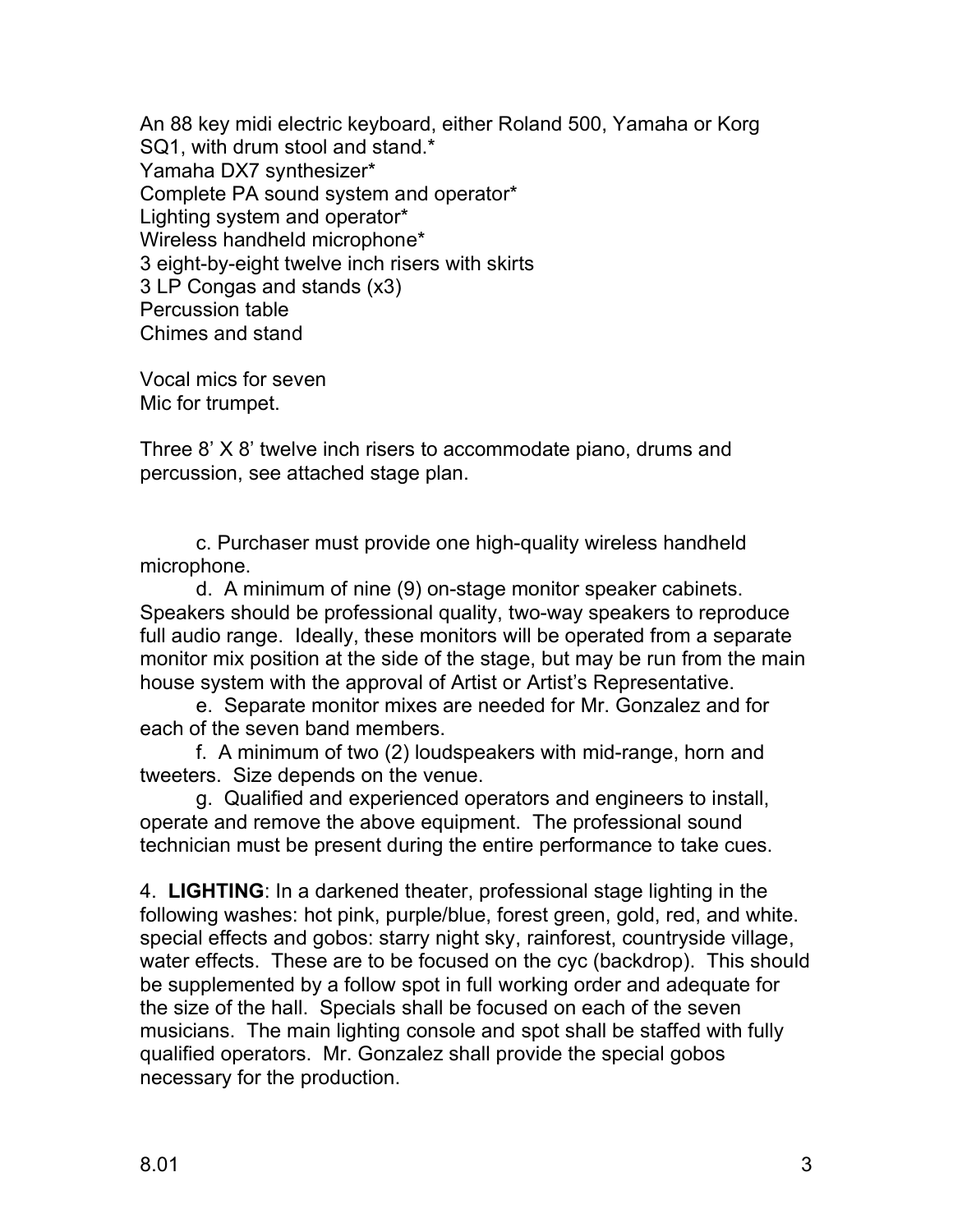The use of the cyc with red, blue and green is requested.

Artist or Artist's representative will give lighting directions to the technical staff. See addendum.

5. **TECHNICAL REHEARSAL**: A three-hour technical rehearsal prior to sound check, to include pre-focused specials, gobos and washes.

6. **INTRODUCTION**: A brief introduction to the audience for the Artist can be done on-stage or off stage at the top of the show. Please provide an emcee to make this announcement. Also, please let the audience know that after the performance the Artist(s) would be delighted to meet them in the lobby where he (they) will be singing autographs.

7. **BILLING**: *¡Sofrito! David Gonzalez with Larry Harlow and the Latin Legends Band featuring Yomo Toro* shall receive 100% exclusive headline billing in any and all advertising and publicity, including, but not limited to, marquee, air time, newspaper, trade ads, etc.

¡Sofrito! David Gonzalez with Larry Harlow and the Latin Legends Band 100% featuring Yomo Toro 75% directed by Matt Mitler 75%

## **GENERAL MISCELLANEOUS REQUIREMENTS**

1. **TAXES**: ABSOLUTELY NO LOCAL, STATE OR FEDERAL TAXES will be deducted from the agreed upon Artist fees. If deductions are required by law, all such monies shall be paid by, and be the responsibility of Purchaser.

2. **COMPLIMENTARY TICKETS**: Artist shall be given twelve (12) complimentary tickets at the highest price level for this engagement at no cost to the Artist. Upon Artist's arrival at the venue, Artist shall release all unused tickets to the box office to be placed on sale.

3. **HOSPITALITY**: Artist requests hot coffee (reg. and decaf) and herbal tea, chilled soft drinks (some "diet") and juices, fresh fruit and healthy sandwiches for nine (9) people to be stocked in the dressing rooms. Nine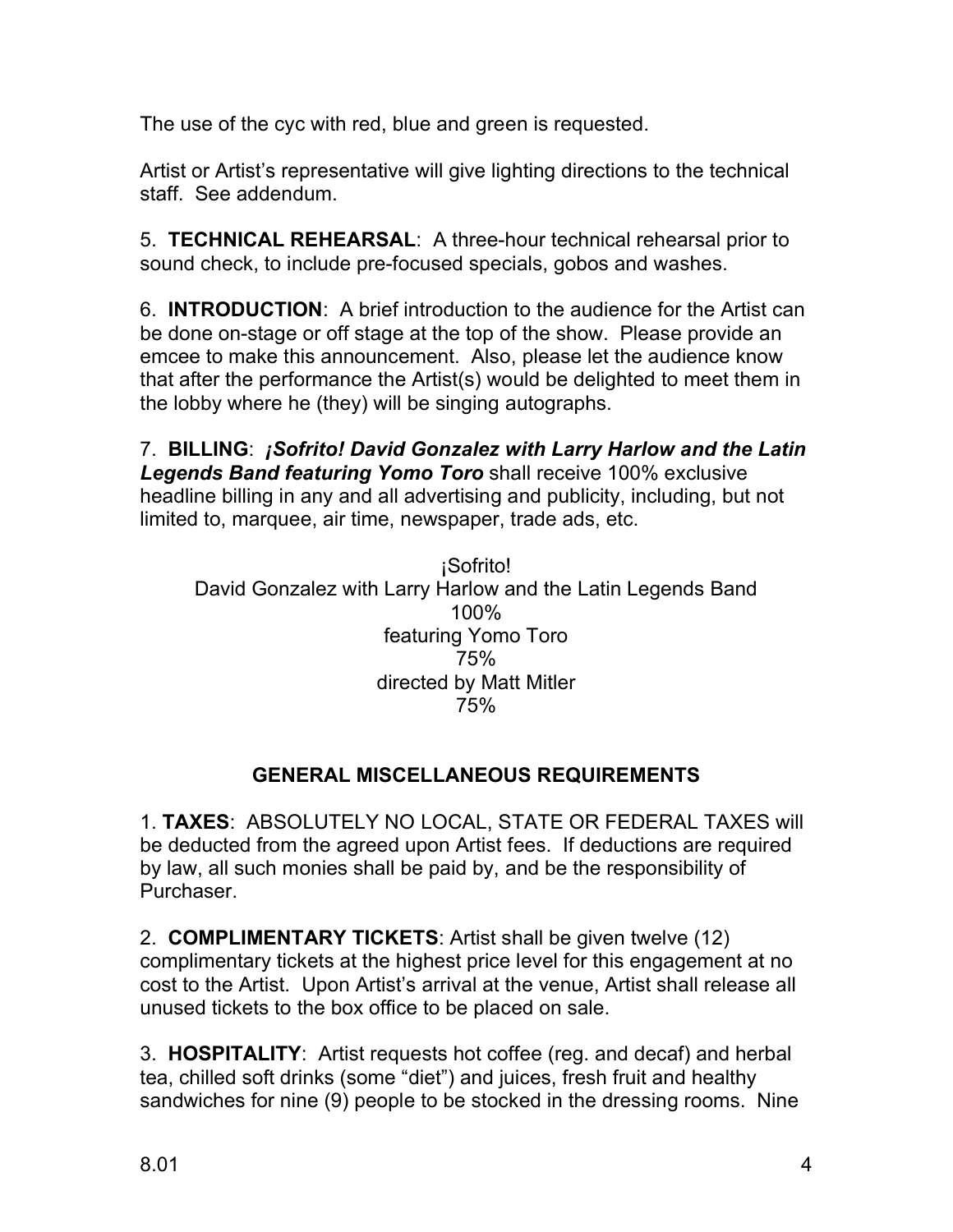(9) fresh clean towels are also requested. For morning shows a hot breakfast is requested for the ensemble. For evening shows a hot dinner is requested for the ensemble.

4. **DRESSING ROOM**: A minimum of four dressing rooms (Gonzalez, Harlow, Santiago/Toro, and band) with mirrors, clothing racks, chairs and private restroom facilities, preferably with direct access to the stage. This area must be securable in some fashion, either by lock or with security guard while artist is on stage or out of the room.

5. **RECORDING**: No portions of the performance hereunder may be broadcast, photographed, recorded, filmed, taped in any form for any purpose of reproducing such performance and Purchaser agrees that it will not authorize any such recording without prior consent of the Artist. Purchaser will deny entrance to any person(s) carrying tape or video recording equipment. Without limiting in any way the generality of the foregoing prohibition, it is understood to include members of the audience, press and Purchaser's staff.

# **TRAVEL ARRANGEMENTS**

1. **AIR**: Purchaser will handle booking and buying all flight arrangements based on the performance schedule.

2. **HOTEL**: Purchaser will make a reservation for Artist and each member of band (total nine) at a first-class hotel (must provide room service) that is close to location of engagement.

3. **LOCAL TRANSPORTATION**: Purchaser agrees to provide all of Artist's local transportation needs. This includes to and from the airport, hotel, sound check and performance. A van or vehicle with storage capacity and room for all band members would be ideal.

# **PRODUCT SALES REQUIREMENTS**

1. A 6' concession table with cloth in prime lobby location and staff to display and sell Artist's product before and after the performance.

2. A table and chair for the Artist to use during the autograph session after the performance. Please place table next to concession table.